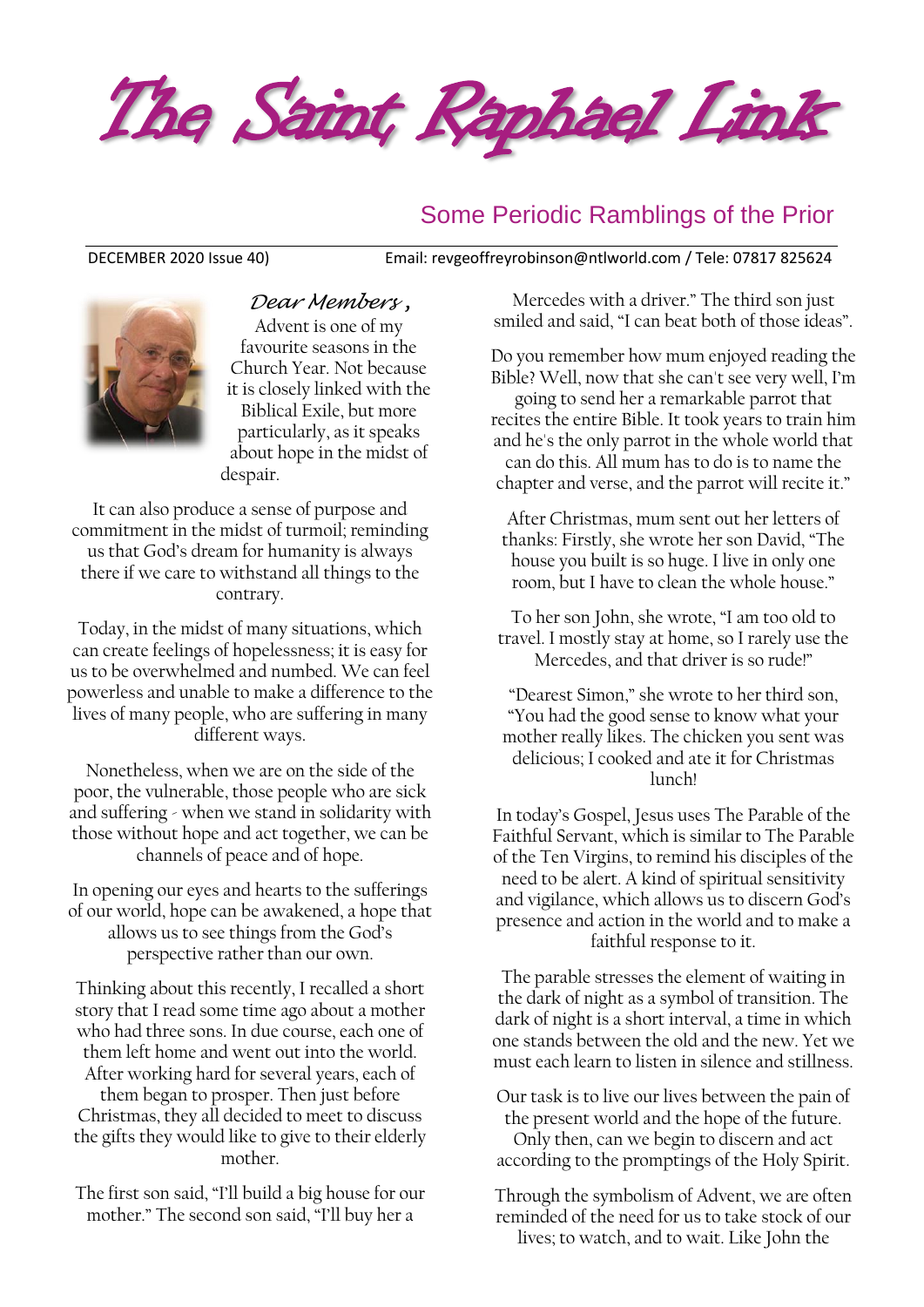Baptist, let us seek humility, repentance and be open to the call of conversion. As a Church, we must return to the core of the Gospel, which is love, compassion, justice, and solidarity with the poor. It must return to its ancient role of being a refuge for the poor and an oasis for the oppressed.

Advent should be a time of reflection, a kind of spiritual wilderness in which the Spirit of God led Jesus himself at the beginning of his public ministry. It is a time of letting go of ourselves from the unnecessary trappings of life, and focusing on the things, which matter most.

Advent is a time when we should seek to nourish ourselves more deeply from Jesus, who is the source of life and love.

The slightly humorous story of the mother and her three sons should serve as a reminder for each one of us. They only saw things from their own narrow perspectives, rather than letting God bring about his plan for us and for his church.

Let us pray that during this Advent Season, we may all become more authentic signs of his presence and love in the world. Then we like Mary, who submitted humbly and courageously to God at every turn in her strenuous journey, help us to become his true and humble servants.

**Amen.**  *+Geoffrey* – GRAND PRIOR

#### **PLEASE PRAY FOR THE SICK:**

Paul Shaw / Sheila Hogarth / Ruth Barr / Lesley Fudge / Thelma Thompson / Charlotte Park / Nicole Vendettuoli / Ivor MacFarlane / Clarice Shaw / Tony Kirby / Sally Hayes / Bishop Gerard & Pam Crane / Brian & Brigitte Duffett / Archbishop Norman & Dorothy Dutton / Eileen Duffy / Marjorie Hooley / Harry Shaw / Ian Weatherall / Lilian King / Luish Sao / William (Bill) Collier / Geoff Lamb / Bev & Barrie Chester / Chris McKenna / Barbara Lee / Johnny & Pat Williamson / Lesley & Mick / Alice Beer / Mary Ayrton / Alison Marshall / Janet Illingworth / Shelley Coulter / Una Kirby / Graham & his father (Coward) / Bro Adrian / Thelma Dunkley / Joanne Corbett / Irene Solley / Linda Webster / Jackson Amick / George Fitzwilliam / Sylvia Holgate / Monsignor Antonio Silliman (Brazil) / Ian Lester / Evie Campbell / Cath Bromilow /

James Hardman / Ted & Julie Wooley / Charles Mills / Jane Spiers / Richard Mackie / Darren Paige | Brian Keane OSR | Mary Dalton OSR / Matthew Shaw / Laura Spiers.

#### **GUESS THE LOCATIONS**

*1. The Holy House in Loreto, Italy| 2. The Holy House at the Anglican Shrine in Walsingham England.*

**COOK'S CORNER:** 

# Smoked Salmon Christmas Wreath

**INGREDIENTS:** 1 large fennel bulb, trimmed, core removed 3 limes 2 green shallots, trimmed 3 large ripe avocados 250g baby cucumbers, peeled into ribbons 200g (1 bunch) radishes, trimmed, washed, thinly sliced 400g sliced smoked [salmon](https://www.taste.com.au/recipes/collections/salmon-recipes) Extra virgin olive oil, to drizzle Crème fraîche, to serve Salmon roe, to serve Fresh dill sprigs, to serve Micro herbs, to serve Gluten-free crackers or crusty bread, to serve (optional)

#### **METHOD**

**Step 1**

Use a mandolin to very thinly slice the fennel lengthways. Place in a large bowl with the juice of 1 lime. Add a large pinch of salt, toss to combine and set aside to pickle.

**Step 2**

Cut shallots into 8cm lengths and thinly slice lengthways. Place in a bowl of iced water for 2-3 minutes or until lightly curled. Drain well. Roughly mash the avocados in a bowl. Add the juice from the remaining limes, season and stir to combine.

#### **Step 3**

Drain fennel. Arrange avocado in a heaped circle around the edge of a large plate. Arrange pickled fennel, cucumber, radish, shallot and salmon over the top. Drizzle with oil and season with pepper.

Dollop on crème fraîche and salmon roe. Scatter with the dill and micro herbs. *Serve immediately with crackers or bread of choice.*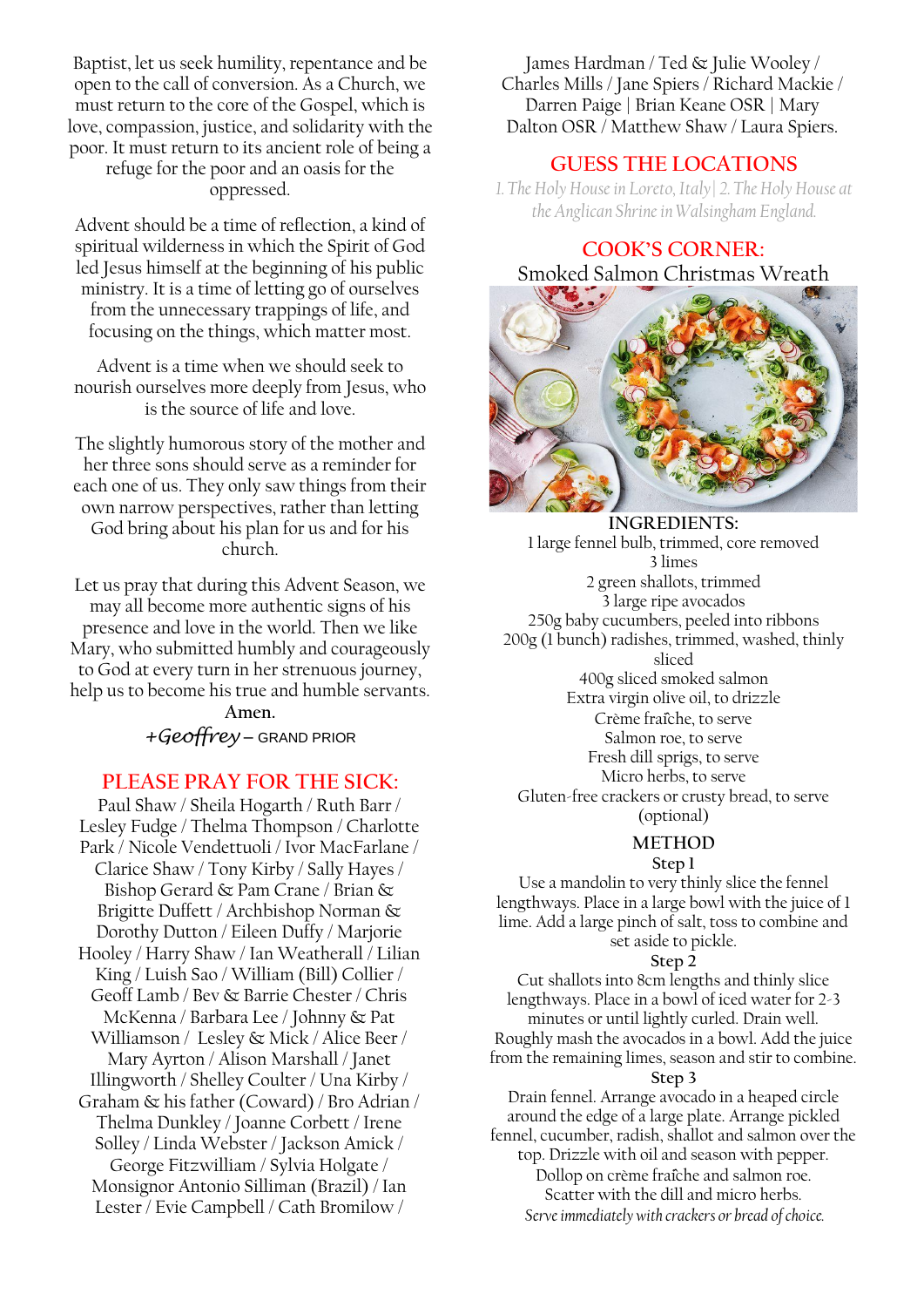#### **FACTS ABOUT THE CHURCH**



Light is a common spiritual theme in Christian theology. In Genesis God's first words at creation were, "'Let there be light'; and there was light. And God saw that the light was good" (Genesis 1:3-4).

Jesus even went so far as to identify himself with light, saying, "I am the light of the world; he who follows me will not walk in darkness, but will have the light of life" (John 8:12).

With this in mind it was fitting for Christians to spend much time and energy developing the design of windows in churches. Windows funnel the light of the sun and dispel the darkness of the shadows. Architects saw them as the perfect opportunity to highlight a spiritual truth while serving a functional purpose.

However, stained glass windows as we know them today were not developed until the 10th century. Prior to that the Egyptians and Romans had developed a technique for creating small coloured glass objects, but did not use the technology for large scale windows.

The oldest surviving complete stained glass window is found in the Augsburg Cathedral in Germany. It was constructed in the 11th century and was part of a project to make the windows larger and more beautiful. These windows not only served the spiritual purpose of bringing to mind how the light of God shatters our darkness, but also proved to be an important catechetical tool.

It was during the medieval period that stained glass windows became a primary way to teach the illiterate laity the many stories of the Bible. Often these windows, depending on the size of the church, would go from Genesis to Revelation, highlighting the most important stories in Salvation History. The history of the Bible depicted in these windows would also be connected to a briefrepresentation of Church history.

Saints were also shown in these windows and presented as a daily inspiration for the people struggling on their Christian journey. The windows were also used to illustrate the illumination of the mind with divine knowledge and how grace penetrates our world.

As technology improved over time, stained glass windows grew larger and larger, becoming extremely complicated and full of all kinds of symbolism.

On account of the complex artistry involved, stained glass windows were typically the last item to be installed in a new church and many years would pass until the final window was completed. The windows were also very expensive to produce and so to encourage donations, names of patrons would be etched on the bottom. In larger medieval churches, the patrons themselves would even be depicted along with the saints.

Stained glass windows are some of the most beautiful treasures of Christian churches and are there to inspire and teach the faithful many spiritual truths. They remain an essential part of church architecture and continue to be used in new constructions throughout the world.

#### **A REMINDER FROM THE GRAND MASTER**

Julian has asked that we notify the various Officers of the Order when any of our Members are ill. Given below are the contact details:- **Dame Helen Wilson** (Almoner) – [rosewilson65@gmail.com](mailto:rosewilson65@gmail.com) **Chevalier David Heywood** (Chancellor) [training@microtutor.co.uk](mailto:training@microtutor.co.uk) **Bishop Geoffrey** (Prior) – [revgeoffreyrobinson@gmail.com](mailto:revgeoffreyrobinson@gmail.com)

## **A CHRISTMAS PRAYER**

May God grant us: The Light of Christmas, which is Faith. The warmth of Christmas, which is Love. The radiance of Christmas, which is Joy. The righteousness of Christmas, which is Purity. The belief in Christmas, which is Truth. The All of Christmas, which is CHRIST. **Amen.**